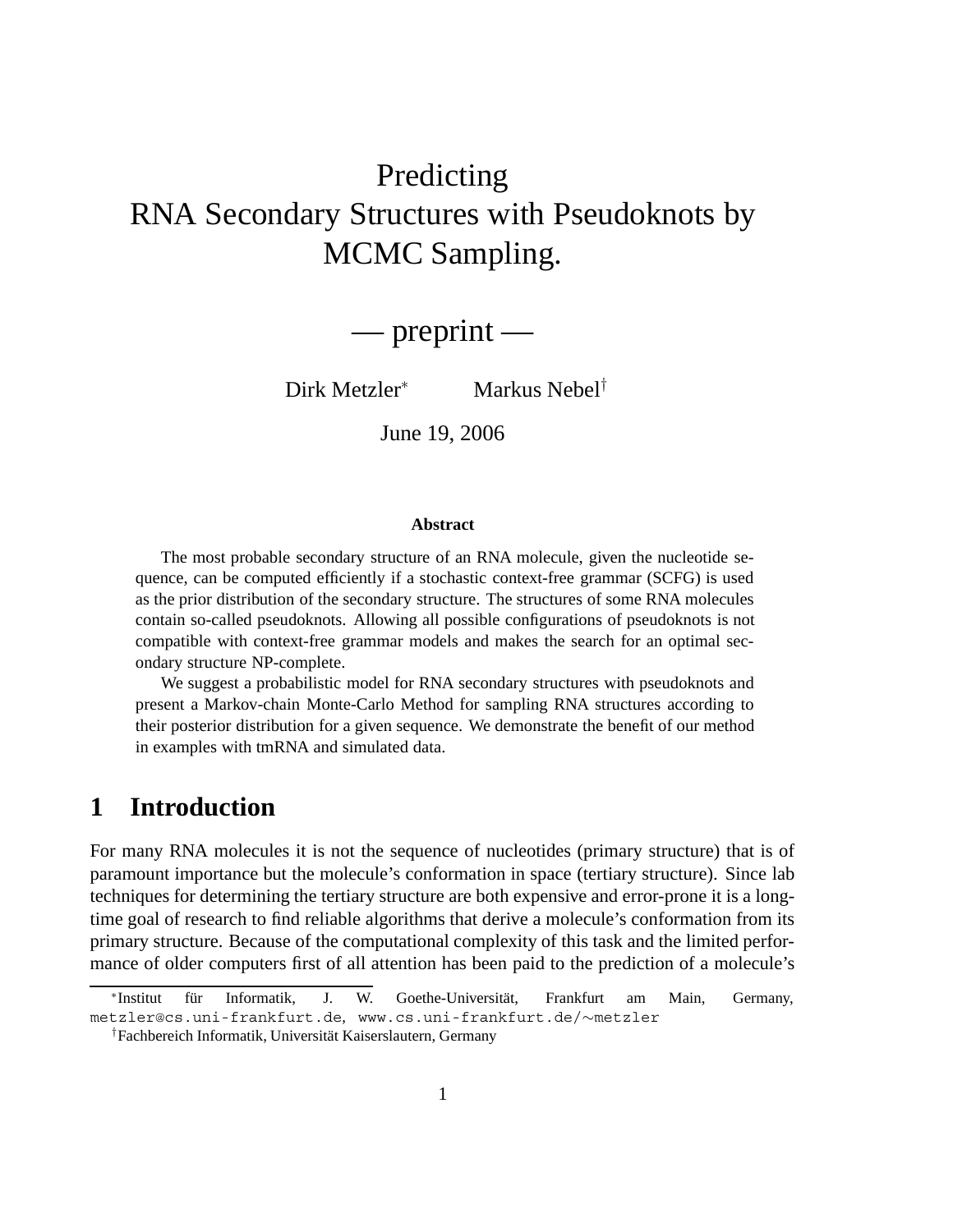secondary structure. There the conformation is restricted to stay planar, additionally, so-called pseudoknots are prohibited. So, from a mathematical point of view the secondary structure becomes a special kind of planar graph as introduced by Waterman in 1978 [29]. The first algorithm for predicting the RNA secondary structure was proposed by Nussinov et al. [24]. Using a dynamic programming approach, Nussinov's algorithm finds one secondary structure with a maximal number of paired bases (assuming this to approximate a conformation of minimal free energy). Of course, this does not lead to reliable predictions. However, Nussinov's approach is still the core of some algorithms like e.g. the Zuker algorithm [33] that nowadays are used successfully. Major progress has been achieved by Zuker using a more accurate model for the free energy of a molecule. The model used can be traced back to Tinoco et al. [27] where one assumes that the free energy of a structure behaves like the sum of the free energies of all its loops. Using this energy model and searching for a secondary structure of minimal free energy (still using Nussinov's dynamic programming scheme) led to much better results, and in general refinements of the model lead to more accurate predictions.

A second class of algorithms is based on stochastic models of the molecule's structure. Examining a set of known molecule foldings it becomes possible to derive the maximum likelihood estimators of the model's parameters. Then, in order to predict a secondary structure, one computes the most likely conformation for the given sequence of bases. The algorithm of Knudsen and Hein [14] is one prominent member of this class using stochastic context-free languages (SCFGs).

When  $n$  is the size of the input measured by the number of nucleotides all the algorithms discussed so far have a worst-case running time in  $\mathcal{O}(n^3)$  and need space in  $\mathcal{O}(n^2)$ .

The classical algorithms of Nussinov and Zuker and the SCFG-based algorithms are founded on similar dynamic programming ideas. For a reinterpretation of the algorithms of Nussinov and Zuker in terms of SCFGs see [3].

Recently much attention has been paid to predicting the RNA secondary structure including pseudoknots. Again, one approach is to minimize the free energy of all possible foldings. However, as proven by Lyngsø and Pedersen [16], predicting RNA secondary structure containing pseudoknots of arbitrary types is NP-complete for a large class of reasonable free-energy functions. Thus one has to consider subclasses as done by Rivas and Eddy in [26]. In this paper the authors generalize the dynamic programming paradigm of Zuker to a class of pseudoknots that are restricted to a quite general recursion scheme. The resulting algorithm needs time in  $\mathcal{O}(n^6)$ and space in  $\mathcal{O}(n^4)$ . Reeder and Giegerich [25] turn to a more restricted model for pseudoknots, the so-called canonical simple recursive pseudoknots, which allow for an algorithm with worst case running time in  $\mathcal{O}(n^4)$  and space consumption in  $\mathcal{O}(n^2)$ . Again, the structure is predicted by computing the energetically optimal conformation. However there is no obvious way to restrict the set of pseudo-knot configurations, such that it still covers all biologically relevant structures and is still compatible to efficiently computable context-free grammars.

There are also stochastic models which extend the class of stochastic grammars in use to take care of pseudoknots. One step towards this direction has been taken by Cai et al. [2] who use parallel communicating grammar systems to process pseudoknots leading to an algorithm with running time in  $\mathcal{O}(n^6)$  and space in  $\mathcal{O}(n^4)$ ; Uemura et al. [28] changed to tree adjoining grammars yielding also a restricted class of pseudoknots.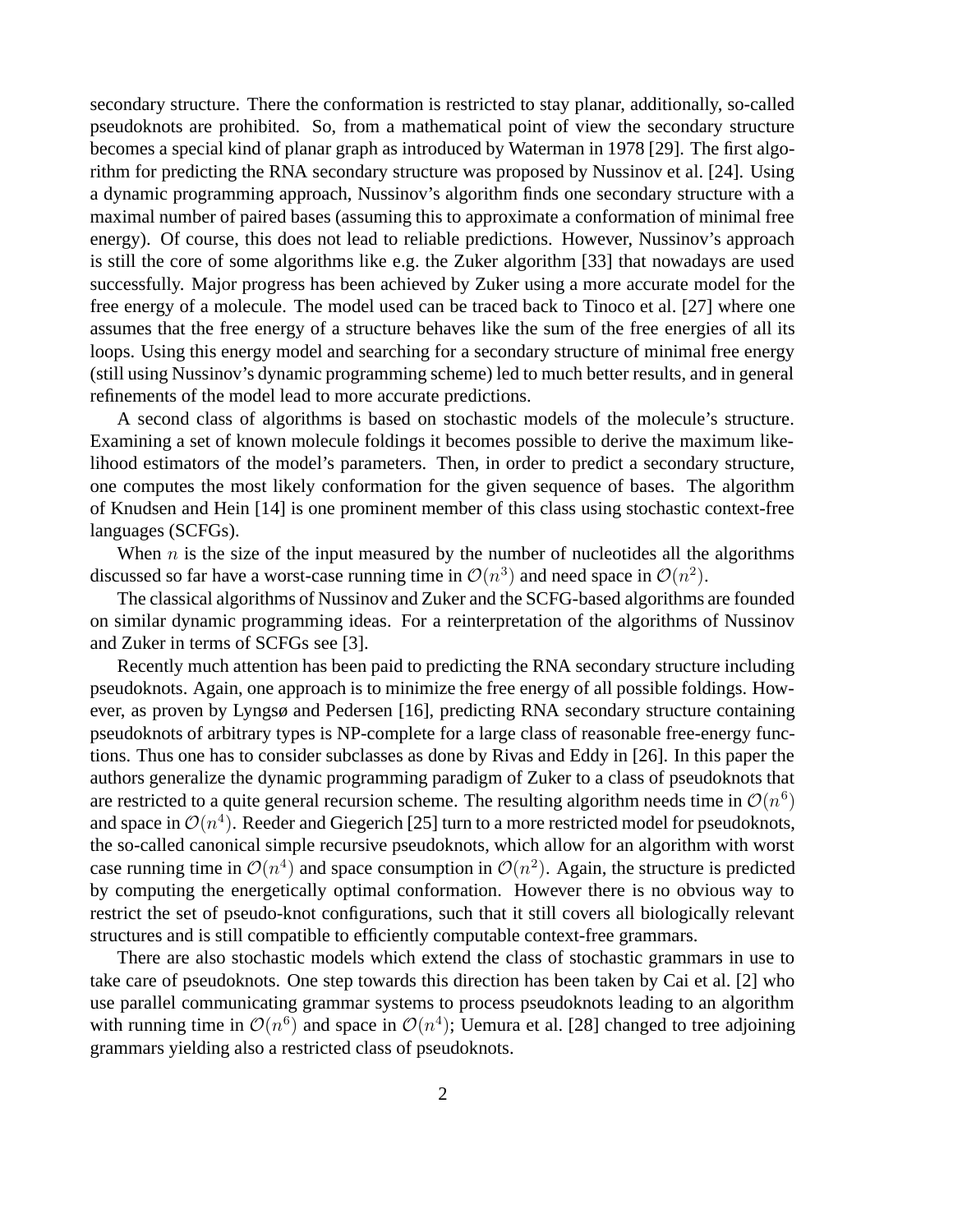The known RNA structures include at most a few pseudo-knots. These can be seen as exceptions, which are added to structures, which follow context-free grammars not allowing pseudo-knots. This point of view is the basis of the approach presented here; a context-free grammar is used to generate the pseudoknot-free core of a structure. Additionally, a special symbol is generated in order to represent regions of the primary structure that will become parts of a pseudoknot.

## **2 The Model**

Like several other groups (as e.g. Knudsen and Hein [14]; Rivas and Eddy [26]; Cai et al. [2]) we use a stochastic grammar to define a prior probability distribution on the set of possible secondary structures. Our grammar (together with a non-standard notion of derivations) allows the generation of pseudoknots in a non-context-free way. Generating an RNA sequence by applying grammar rules obviously does not correspond to a biological mechanism. However, in our Bayesian framework we rather consider it as a way to define a prior distribution on the set of possible RNA structures. We do not intend to put too much information into this prior and therefore use a very simple grammar.

We combine a stochastic context-free grammar (used to generate a pseudoknot-free core structure) with the possibility to add arbitrary stems (in order to insert pseudoknots) in a similar way as described by Cai et al. [2]. The context-free part of our grammar is similar to the grammar of Knudsen and Hein [14]; the non-terminal  $F$  generates stems, the non-terminal  $L$ generates loops, and the non-terminal  $S$  is the starting-symbol of the grammar. In detail, the grammar rules are of the following types,

LS xLSy z S <sup>→</sup> L F <sup>→</sup> xF y L <sup>→</sup> uxF yv q

whereas the terminals  $u, v, x, y$ , and z represent nucleotides, i.e. are taken from the set  $A =$  ${a, c, g, u}$ , and the probabilities of the grammar rules favor pairs  $(u, v)$  and  $(x, y)$  which match in RNA stems. The terminal symbol  $q$  is a surrogate for some subsequence (of the primary structure) which will be part of a non-context-free stem.

The pairs  $(u, v)$  and  $(x, y)$  in the rule  $L \rightarrow uxFyv$  are chosen independently of each other according to some distribution  $(\pi_{xy})_{xy}$ . As usual for SCFGs all rules to be applied to nonterminals are chosen independently of each other. When  $L \rightarrow z$  is applied, z is taken from a probability distribution  $(\pi_a, \pi_c, \pi_q, \pi_u)$ . When one of the rules emits a pair of nucleotides, then it is taken from a binucleotide distribution  $(\pi_{xy})_{(x,y)\in\{a,c,g,u\}^2}$ .

The probabilistic generation of a sequence s of terminals (including  $q$ ) can be represented by a *parse tree*, which is an ordered tree whose leaves, read from left to right, are labeled by the terminals in sequence s and internal nodes are labeled by nonterminals. The parse tree is generated in the following way: Start with a single node labeled by S. Then repeat the following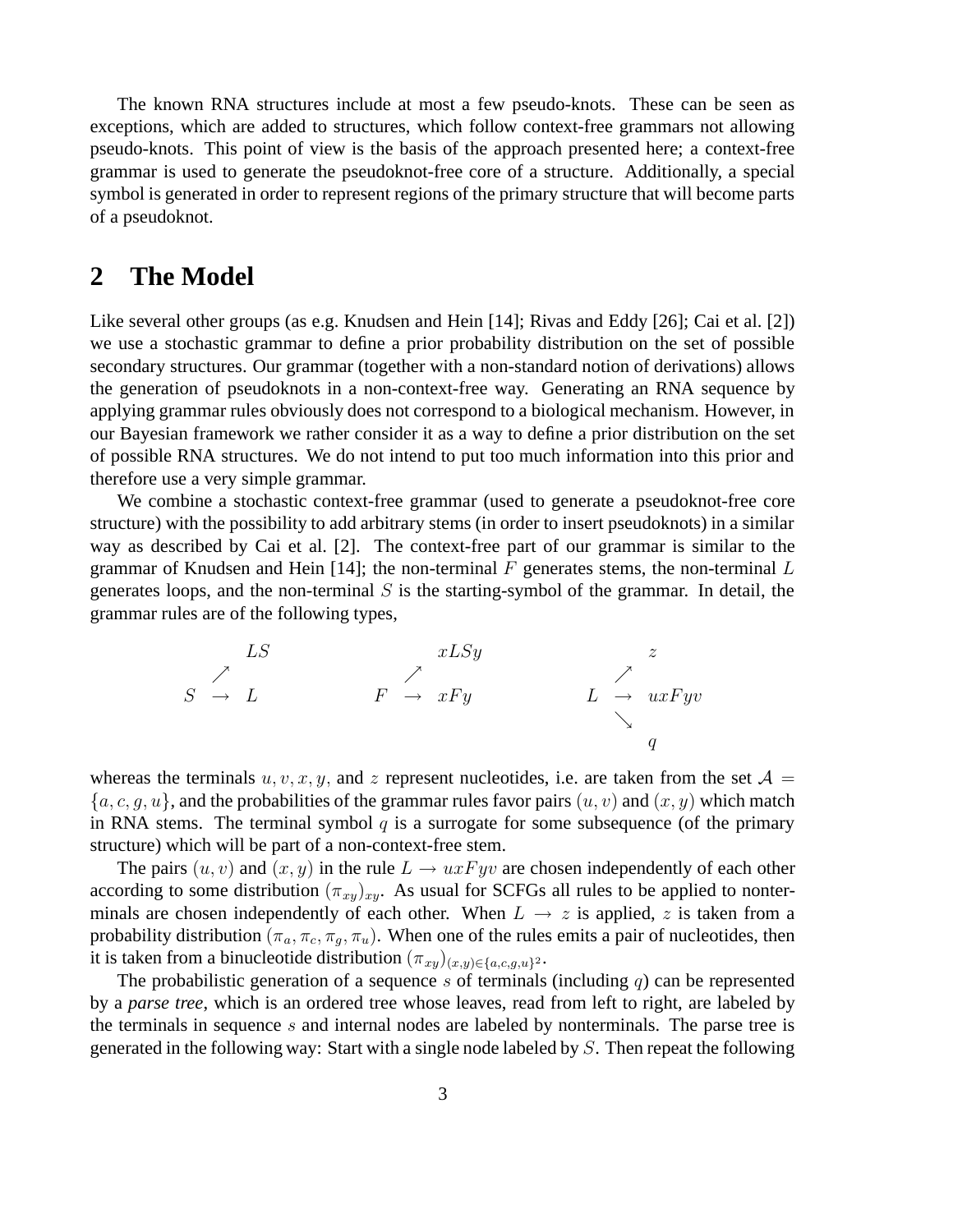three steps until all leaves are labeled by terminals: For each leaf  $k$  labeled by some nonterminal X, select some rule  $X \to \alpha$ , where  $\alpha$  is a series of terminals and non-terminals  $\alpha_1 \dots \alpha_{n_k}$ , add  $n_k$  new nodes labeled by  $\alpha_1, \ldots, \alpha_{n_k}$  and define the node labeled by  $\alpha_i$  to be the *i*-th son of *k*,  $1 \leq i \leq n_k$ .

From the perspective of the context-free grammar, the symbol  $q$  is a terminal. However, after all nonterminals have been transformed into terminals, the  $q$ -symbols are used to generate stems that may belong to pseudoknots. Therefore we need to modify the usual notion of derivation of a context-free grammar: Given a terminal string s, the set of q symbols appearing in s is randomly subdivided into pairs. If the number of  $q$  symbols is odd, then one of them is randomly picked and replaced by a nucleotide (single terminal symbol). Each pair of  $q$  symbols produces a random number of base pairs. This is done in the following way: Start with  $q \to u x R y v$  and iteratetively apply one of the rules  $R \to xRy$  or  $R \to xy$ , where the probability of the rule  $R \to xRy$  is the same as the probability of  $F \to xFy$  and the emission probabilities for the nucleotide pairs  $(u, v)$  and  $(x, y)$  are the same as above. Then the two q-symbols within s are replaced by the two complementary halves of the resulting nucleotide sequence. When all  $q$ 's are replaced, the resulting terminal string  $s'$  is considered as the result of the modified derivation process. Note that pseudoknots can be nested in arbitrary ways in this model and that a primary structure in general can be generated in many ways since both, our context-free grammar and the way the symbols  $q$  are processed, are ambiguous.

A restriction in our model is that stems cannot be shorter than three base pairs. Since we do not distinguish between bulges and loops, this implies that bulges can only occur in a stem with a distance of at least 3 base pairs. However, the way we combine the SCFG with pseudoknots and the methods described in the following can also be adapted to any other SCFG model of RNA folding without such restrictions.

# **3 Algorithms and Implementation**

McQFold, a C++ implementation of our method is freely available from the web sites of the authors under the terms of the GPL, cf. [8].

### **3.1 Notations**

When a sequence is generated according to our model, we define the *complete history*  $H$  to consist of the parse tree  $T(\mathcal{H})$  and the *q-stem configuration*  $Q(\mathcal{H})$ , which contains the information which q-symbols are paired and which subsequences were emitted from them. If  $\tau$  is a candidate for the parse tree and ρ a possible q*-stem configuration*, then the probability of the complete history  $(\tau, \rho)$  is  $Pr(\mathcal{H} = (\tau, \rho)) = Pr(T(\mathcal{H}) = \tau) \cdot Pr_{q_{\mathcal{H}}}(Q(\mathcal{H}) = \rho)$ , where  $q_{\mathcal{H}}$  is the number of leaves in  $\tau$  labeled by q and  $Pr_{q_{\mathcal{H}}}(Q(\mathcal{H}) = \rho)$  is conditioned on this number.  $Pr(T(\mathcal{H}) = \tau)$  is the product of the probabilities of all rules used to generate  $\tau$  yielding one factor for each internal node of  $\tau$ .  $Pr_n(Q(\mathcal{H}) = \rho)$  is 0 if n is not the number of q-symbols occurring in  $\rho$ . Otherwise it is the quotient of the probability of the derivation used in order to generate stems from the q-symbols (which again is given by the product of the probabilities of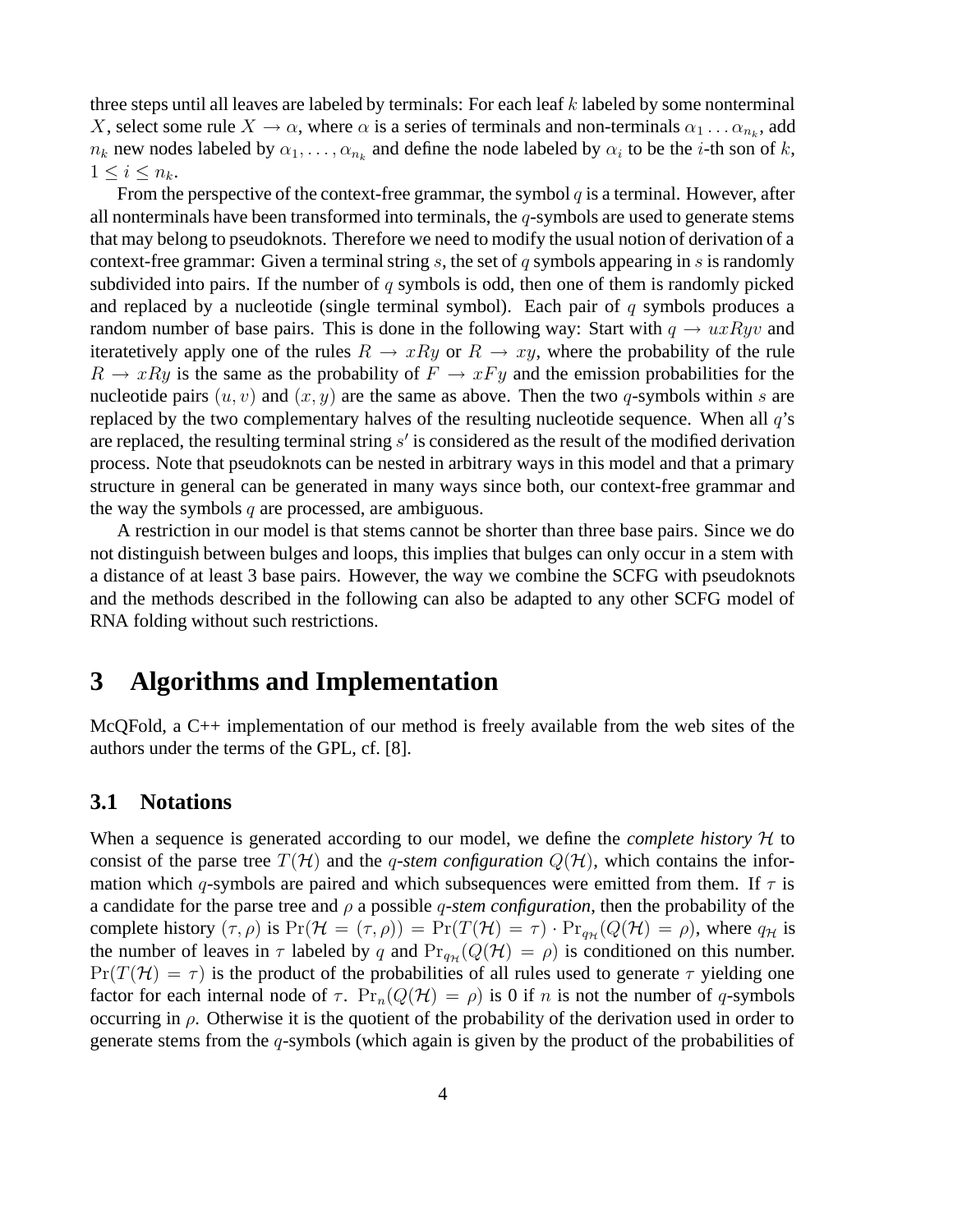the rules applied) and the number of possibilities for building pairs of  $q$ -regions within  $\tau$ . This number is  $(n-1)(n-3)\cdots 5\cdot 3$  if n is even and  $n\cdot (n-2)\cdot (n-4)\cdots 5\cdot 3$  if n is odd. Let  $S(h)$  denote the sequence generated by some complete history h. The probability of a sequence s of nucleotides to be equal to  $S(\mathcal{H})$  is the sum of the probabilities of all possible histories:

$$
\Pr(S(\mathcal{H})=s)=\sum_{\{h\;:\;S(h)=s\}}\Pr(\mathcal{H}=h).
$$

Let  $J(\mathcal{H})$  be the sequence of intervals  $[i_1, j_1], \ldots, [i_p, j_p]$ , which indicate the subsequences (given by the  $i_k$ -th up to the  $j_k$ -th symbol,  $1 \leq k \leq p$ ) of  $S(\mathcal{H})$  generated by q-symbols. Let  $C(\mathcal{H})$  be the set of unordered pairs  $\{a, b\} \subset \{1, \ldots, p\}$  indicating that the subsequences of  $S(\mathcal{H})$  given by  $J_a(\mathcal{H})=[i_a, j_a]$  and  $J_b(\mathcal{H})=[i_b, j_b]$  were jointly generated from a pair of q-symbols.

By  $M(\mathcal{H})$  we denote the set of all unordered pairs  $\{i, j\}$  such that positions i and j in  $S(\mathcal{H})$  are paired in a stem (generated by the context-free part or by q-symbol rules). We call  $M(\mathcal{H})$  *the structure* generated by H. Given  $M(\mathcal{H})$ , the conditional distribution of  $S(\mathcal{H})$  is very simple. Each pair  $(S_i(\mathcal{H}), S_j(\mathcal{H}))$  with  $\{i, j\} \in M(\mathcal{H})$  is distributed according to  $(\pi_{xy})_{xy}$ , and each  $S_i(\mathcal{H})$  with  $i \notin \bigcup_{U \in M(\mathcal{H})} U$  is independently distributed according to  $(\pi_x)_x$ . There are no further dependencies further dependencies.

In the sequel, the sequence over  $\{a, c, g, u, q\}$  generated by the context-free grammar will only be denoted by  $S^q(\mathcal{H})$ . Furthermore,  $S(\mathcal{H})$ ,  $M(\mathcal{H})$ ,  $J(\mathcal{H})$ ,... will be denoted by  $S, M, J, \ldots$ .

### **3.2 Computing the Likelihood**

Given some data (which in our case will be a terminal string s) that are assumed to be randomly generated according to some probability model, the Likelihood of some fixed values of the model's parameters is given by the probability of the data in the model using these parameter settings. In principle, the likelihood for our model can be computed by summing over all possible q-stem-configurations ( $\gamma$ , *i*):

$$
\Pr(S = s) = \sum_{\gamma,\iota} \Pr(S = s, C = \gamma, J = \iota)
$$

$$
= \sum_{\gamma,\iota} \Pr(S = s \mid C = \gamma, J = \iota) \cdot \Pr(C = \gamma, J = \iota).
$$

For given  $(\gamma, \iota)$ , the probability  $Pr(S = s | C = \gamma, J = \iota) \cdot Pr(C = \gamma, J = \iota)$  of the sequence s can be computed by dynamic programming strategies known for SCFGs. Instead of computing the sum directly, which is not feasible because of the huge number of possible  $(\gamma, \iota)$ , one can apply well-known sampling strategies.

#### **3.3 Dynamic Programming Algorithms for SCFGs**

For a given sequence  $s \in \{a, c, g, u\}^n$  and a set  $\iota$  of intervals  $[i, j] \subset \{1, ..., n\}$  let  $s^{\iota}$  be the sequence over  $\{a, c, g, u, q\}$  that we obtain from s by replacing each subsequence  $s_a, \ldots, s_b$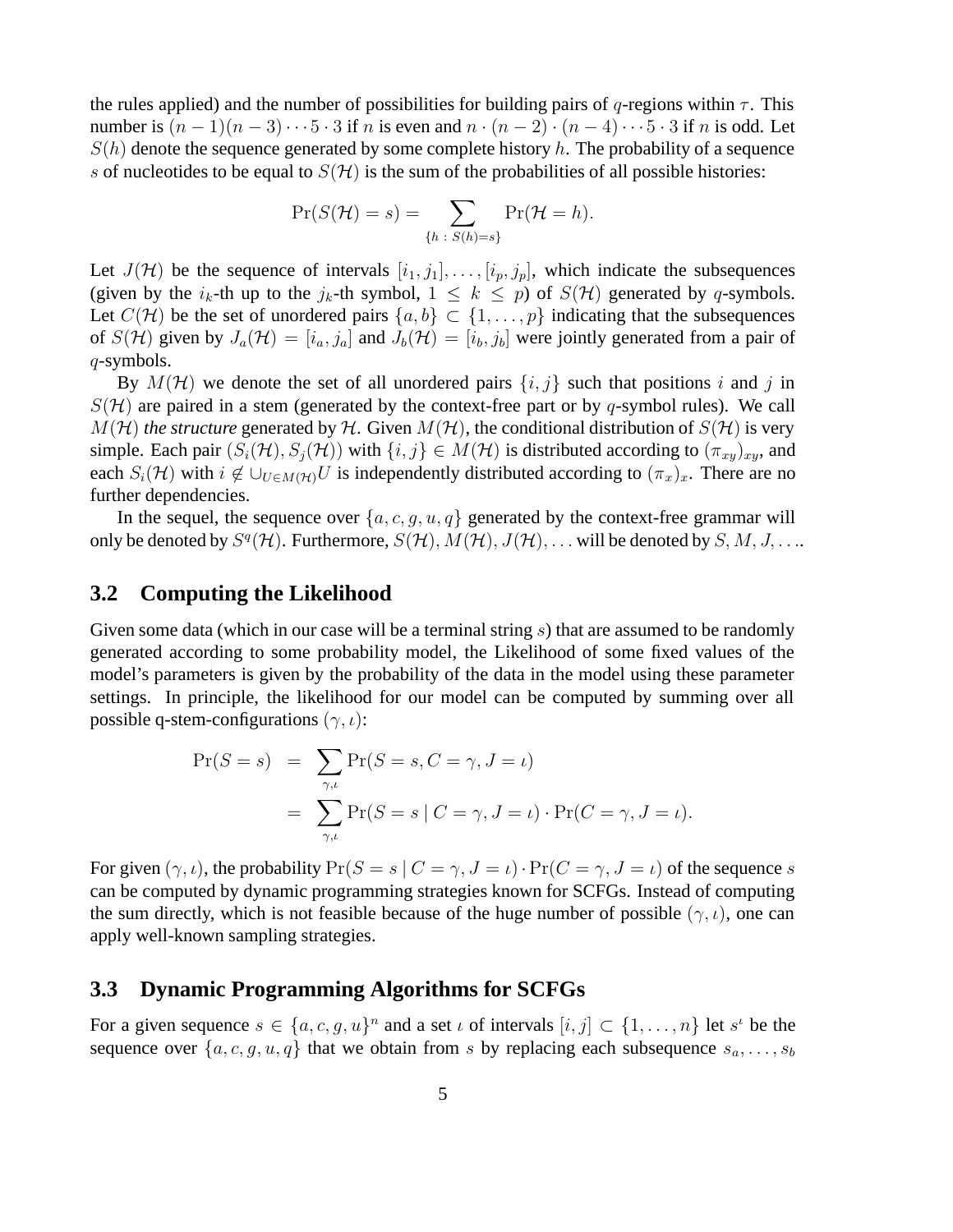with  $[a, b] \in \iota$  by the symbol q. For  $1 \leq i \leq j \leq |s^i|$  and  $A \in \{S, F, L\}$  let  $\Phi_{ij}(A)$  be the probability that the context-free part of our grammar transfers the symbol A into the sequence of probability that the context-free part of our grammar transfers the symbol A into the sequence of terminals  $s_i^i, \ldots, s_j^i$ . These values can be computed in time  $O(|s^i|^3)$  by the forward algorithm,<br>which is based on dynamic programming. In detail, the values  $\Phi_{i,j}(\cdot)$  are computed iteratively  $i_1,\ldots,s_j$ <br>used on a which is based on dynamic programming. In detail, the values  $\Phi_{ij}$  (.) are computed iteratively<br>with increasing distance  $i - i$  and the values  $\Phi_{i,j}$  (.) with  $i' - i' < i - i$  which were computed with increasing distance  $j - i$  and the values  $\Phi_{i'j'}(.)$  with  $j' - i' < j - i$ , which were computed<br>previously are used for the computation of  $\Phi_{i'}(.)$ . For example, for the computation of  $\Phi_{i'}(F)$ previously, are used for the computation of  $\Phi_{ij}$ . For example, for the computation of  $\Phi_{ij}(F)$ we translate the rules  $F \to xF y$  and  $F \to xL Sy$  into the following equation:

$$
\Phi_{ij}(F) = \Phi_{i+1,j-1}(F) \cdot \Pr(F \to xFy) \cdot \pi_{s_i s_j} + \sum_{k} \pi_{s_i s_j} \cdot \Pr(F \to xLSy) \cdot \Phi_{i+1,k}(L) \cdot \Phi_{k+1,j}(S).
$$

For computing all these values we need to compute a summand for each of the  $O(n^3)$  triples  $i, k, j$  with  $1 \le i \le k \le j \le |s^i|$ . This complexity is caused by the rules  $S \to LS$  and  $F \to rLSu$ . In our implementation we save a significant amount of runtime by keeping track  $F \to x L S y$ . In our implementation we save a significant amount of runtime by keeping track of  $N_{ij} = \{k < j : \Phi_{ik}(L) > 0\}$  and computing only summands with  $k \in N_{ij}$ . At this point we take advantage of the restriction that stems must contain at least three position pairs and that only mismatches of the type  $q : u$  are allowed.

Let  $\Psi_{ii}(A)$  be the probability that the parse tree  $T(\mathcal{H})$  generates a sequence  $S^q$  which begins with the prefix  $s_1^t, s_2^t, \ldots, s_{i-1}^t$ , is continued by a subsequence generated by a nonterminal A and<br>ends with the suffix  $s_t^t$  We compute the values  $\Psi(t)$  with the outside algorithm (see  $\frac{1}{1}, \frac{S_2}{\cdots}, \frac{S_i}{s}$ ffix  $s^t$ ends with the suffix  $s_{j+1}^t, \ldots, s_{|s^t|}^t$ . We compute the values  $\Psi_{ij}(\cdot)$  with the outside algorithm (see e.g. [3]), which is also based on dynamic programming. The values  $\Phi_{i,j}$  (.) and  $\Psi_{ij}$  (.) can be used to compute the posterior probability of i and j to be paired, conditioned on  $(C, J)$ . For  $i, j \notin \bigcup_{I \in \iota} I$  we obtain

$$
\Pr(\{i, j\} \in M \mid C = \gamma, J = \iota, S = s)
$$
\n
$$
= \Psi_{ij}(F) \cdot \Pr(F \to xFy) \cdot \Phi_{i+1,j-1}(F) \cdot \pi_{s_i^{\iota}, s_j^{\iota}}
$$
\n
$$
+ \sum_{k=i+1}^{j-2} \Psi_{ij}(F) \cdot \Pr(F \to xLSy) \cdot \Phi_{i+1,k}(L) \cdot \Phi_{k+1,j-1}(S) \cdot \pi_{s_i^{\iota}, s_j^{\iota}}
$$
\n
$$
+ \Psi_{ij}(L) \cdot \Pr(L \to uxFyv) \cdot \Phi_{i+2,j-2}(F) \cdot \pi_{s_i^{\iota}, s_j^{\iota}} \cdot \pi_{s_{i+1}^{\iota}, s_{j-1}^{\iota}}
$$
\n
$$
+ \Psi_{i-1,j+1}(L) \cdot \Pr(L \to uxFyv) \cdot \Phi_{i+1,j-1}(F) \cdot \pi_{s_{i-1}^{\iota}, s_{j+1}^{\iota}} \cdot \pi_{s_i^{\iota}, s_j^{\iota}}.
$$

### **3.4 Bayesian Sampling**

Given an RNA sequence s we want to sample sets of position pairs  $\mu$  according to their posterior probability of  $\mu$ , which is given by

$$
\Pr(M = \mu \mid S = s) = \sum_{\gamma,\iota} \Pr(M = \mu, C = \gamma, J = \iota \mid S = s)
$$
  
= 
$$
\sum_{\gamma,\iota} \Pr(M = \mu \mid C = \gamma, J = \iota, S = s) \cdot \Pr(C = \gamma, J = \iota \mid S = s).
$$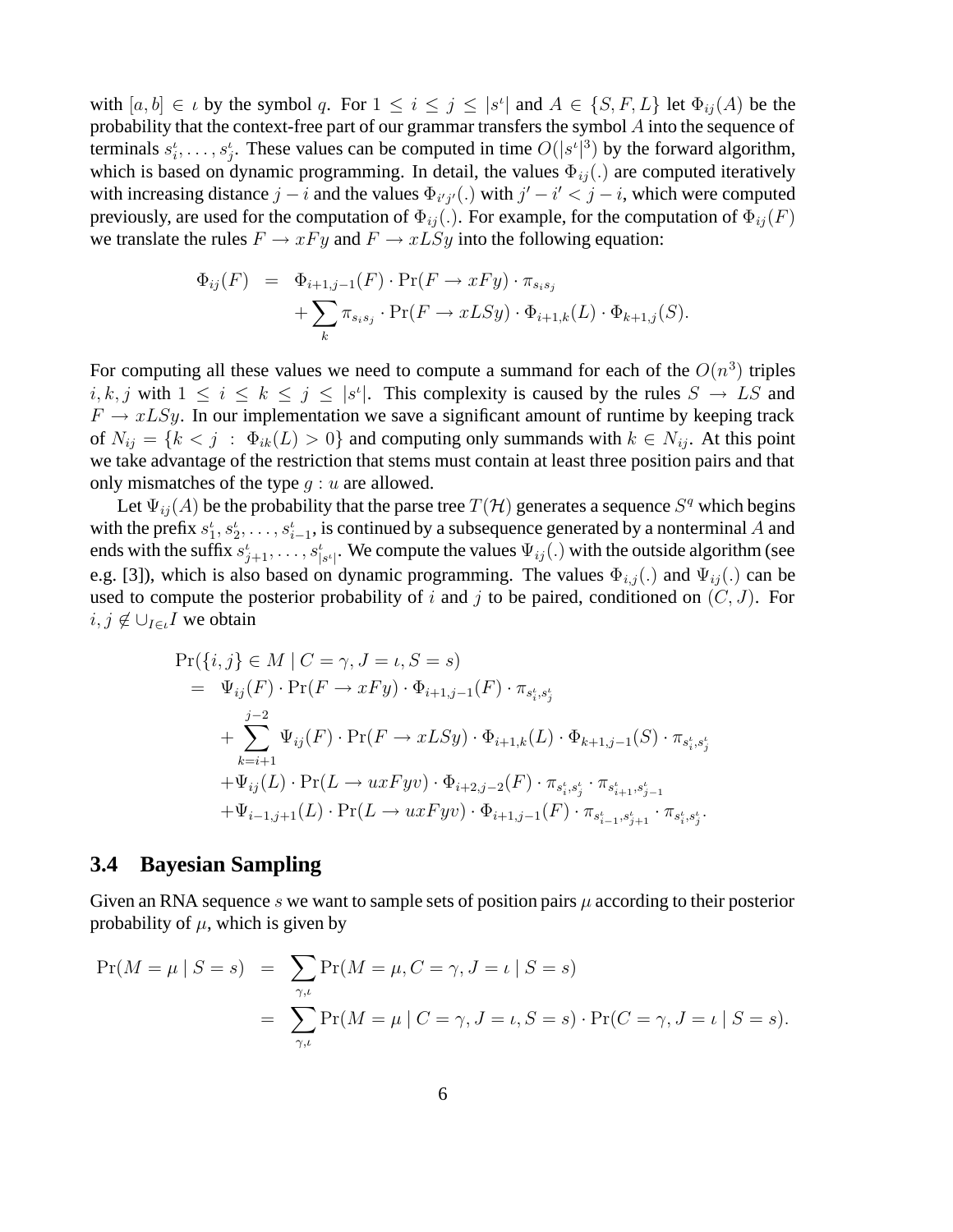We sample values  $(\gamma, \iota)$  for  $(C, I)$  according to the posterior probability  $Pr(C = \gamma, J = \iota \mid S =$ s). For given  $(\gamma, \iota, s)$  we compute for all position pairs  $\{i, j\}$  the probability to be in M. This is done with a variant of the inside-outside algorithm in time  $O(n^3)$  and space  $O(n^2)$ . We approximate  $Pr({i, j} \in M | S = s)$  by averaging  $Pr({i, j} \in M | C = \gamma, J = \iota, S = s)$  over all sampled pairs  $(\gamma, \iota)$ .

In a similar fashion we sample possible RNA structures  $\mu$  (approximately) from their posterior probability  $Pr(M = \mu | S = s)$ . For each sampled pair  $(\gamma, \iota)$  we apply the inside algorithm with randomized backtracking for sampling possible RNA structures  $\mu$  according to  $Pr(M = \mu \mid C = \gamma, J = \iota, S = s).$ 

#### **3.4.1 Metropolis-Hastings-Strategy for Sampling** q**-Stem Configurations**

We apply a Markov-chain Monte-Carlo method (cf.[15]) for sampling candidates ( $\gamma$ ,  $\iota$ ) for  $(C, I)$  according to the posterior probability  $Pr(C = \gamma, J = \iota | S = s)$ . We construct a random sequence  $(C_0, J_0), (C_1, J_1), \ldots$  such that  $Pr((C_n, J_n)=(\gamma, \iota))$  converges to  $Pr(C = \gamma, J =$  $\iota | S = s$  for  $n \to \infty$ . This is done with a Metropolis-Hastings strategy (cf. [17][9][15]). Given  $(C_{k-1}, J_{k-1}) = (\gamma, \iota)$  we let a random generator propose  $(C_k, J_k) = (\gamma', \iota')$  with some probability  $O(\sqrt{k})$  and accept this proposal with probability probability  $Q_{(\gamma,\iota) \to (\gamma',\iota')}$  and accept this proposal with probability

$$
\min\left\{1\,,\,\frac{Q_{(\gamma',\iota')\to(\gamma,\iota)}}{Q_{(\gamma,\iota)\to(\gamma',\iota')}}\cdot\frac{\Pr(C=\gamma',J=\iota'\mid S=s)}{\Pr(C=\gamma,J=\iota\mid S=s)}\right\}
$$

It is well-known and easy to check that this results in a Markov chain which converges to the desired probability distribution if the "proposal chain"  $Q_{\rightarrow}$  is irreducible.

In the examples described in section 4 we start with  $J = \emptyset$  and perform a "burn-in" of 100 steps before we start sampling. Then we sample 20  $q$ -stem configurations, always performing 50 Metropolis-Hastings steps between two subsequent samplings.

#### **3.4.2 Proposal Distribution**

In order to obtain a proposal  $(\gamma', \iota')$  for  $(C_k, J_k)$  from the value  $(\gamma, \iota)$  of  $(C_{k-1}, J_{k-1})$ , we toss<br>a fair coin to decide if we erase (if possible) or add a pair of intervals, which form a *g*-stem. If a fair coin to decide if we erase (if possible) or add a pair of intervals, which form a  $q$ -stem. If  $|i| = 0$ , we will always propose to add one stem.

If we decide to erase a pair of q-regions, then we pick  $\{[i_a, j_a], [i_b, j_b]\}$  uniformly from  $\iota$  and set  $\iota' := \iota \setminus \{ [i_a, j_a], [i_b, j_b] \}$  and  $\gamma' := \gamma \setminus \{ \{ [i_a, j_a], [i_b, j_b] \} \}.$ <br>If we decide to add one *a*-stem, then we draw a pair of int

If we decide to add one q-stem, then we draw a pair of intervals  $\xi = \{[i_x, j_x], [i_y, j_y]\}$  from a certain probability distribution  $(p_{\xi})_{\xi}$ . The probability  $p_{\xi}$  reflects how suspicious  $\xi$  is to be part of a pseudoknot. This distribution is computed in advance.  $p_{\xi}$  is supposed to be high if s's subsequences corresponding to  $[i_x, j_x]$  and  $[i_y, j_y]$  fit together well, i.e. represent reversecomplementary subsequences at best, and whether it is unlikely that  $\xi$  is part of a regular stem which can be produced by the context-free part of the grammar.

In order to quantify the first criterion we reverse the sequence  $s$ , replace all nucleotides by their complements, and align the resulting sequence locally against the original sequence. An ungapped local alignment is called HSP (high-scoring segment-pair, cf. [1][22][19]) if its score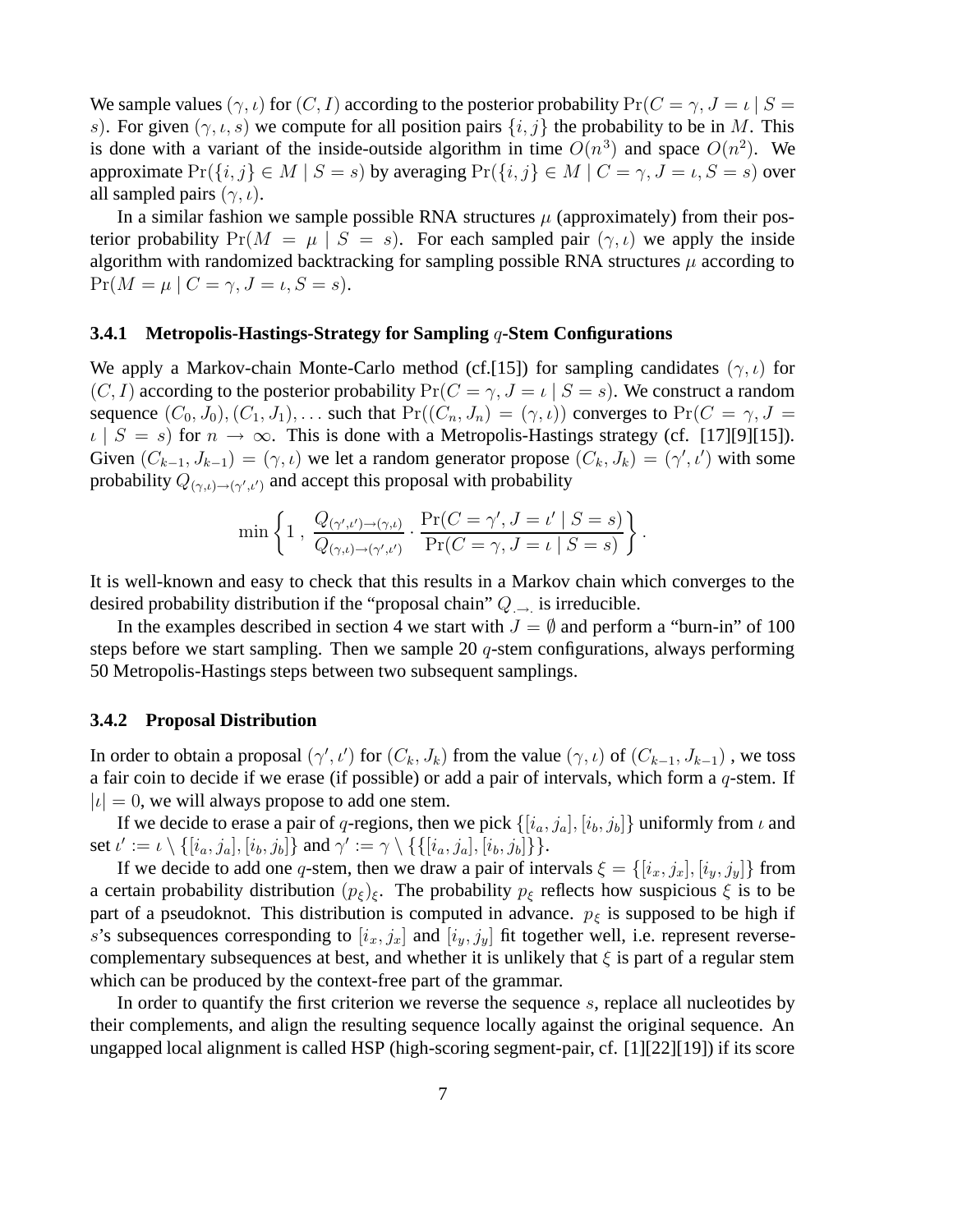is higher than some threshold and if the alignment is not part of an ungapped alignment of even higher score. We use  $\log \frac{\pi_{uv}}{\pi_{uv}}$  as alignment score for a pair of nucleotides u and v. We select our a-stem proposals among all pairs of intervals which correspond to HSPs. Let  $\sigma_{v}$  be the score our q-stem proposals among all pairs of intervals which correspond to HSPs. Let  $\sigma_{\xi}$  be the score of the HSP corresponding to  $\xi$ .

For each HSP we test the second criterion by SCFG methods. Using the inside-outside algorithm we compute for each pair of positions i and j the probability  $Pr({i, j} \in M | S =$  $s, C = J = \emptyset$ ) that i and j are paired in a structure without pseudoknots. Let  $q_{\xi}$  be the maximum of these values over all pairs  $\{i, j\}$  implied by  $\xi$ . We use

$$
p_{\xi} \propto \frac{1 - e^{-\sigma_{\xi} \cdot c_1}}{\max\{q_{\xi}, \ c_2\}}
$$

with  $c_1 = 10^{-6}$  and  $c_2 = 10^{-5}$ . This function is the result of manual trial-and-error optimization with simulated sequences of length  $\sim$  300. We expect potential for improvements of our method at this point, especially for longer sequences.

### **3.5 Searching the Most Probable Folding**

For estimating the structure of an RNA molecule from its sequence we strongly recommend using Bayesian sampling instead of searching a single structure with maximal probability or energy. However, for being able to compare our model to other models of RNA folding we have also implemented a heuristic optimization method, which is based on simulated annealing (cf. [13][15]). In the first stage it searches for the q-stem configuration ( $\gamma$ ,  $\iota$ ) with the highest posterior probability  $Pr((C, J) = (\gamma, \iota) | S = s)$ . For this end, we start with the best  $(\gamma_0, \iota_0)$ found during the MCMC part. In the following 1000 steps we take proposals  $(\gamma', \iota')$  to change<br> $(\gamma, \iota, \iota)$  into  $(\gamma, \iota)$  from the same proposal chain as in the MCMC procedure (see section)  $(\gamma_{i-1}, \iota_{i-1})$  into  $(\gamma_i, \iota_i)$  from the same proposal chain as in the MCMC procedure (see section 3.4.2), but the acceptance probability is now given by

min
$$
\left\{1, \left(\frac{\Pr((C, J) = (\gamma', \iota') \mid S = s)}{\Pr((C, J) = (\gamma_{i-1}, \iota_{i-1}) \mid S = s)}\right)^{1/t_i}\right\},\right\}
$$

setting the so-called temperature  $t_i$  in the *i*-th step to  $i/300$ .

In the second stage we start with the optimum found so far and perform additional 1000 steps of the same proposal chain using the same temperatures  $t_1 = 300, t_2 = 150, t_3 = 150$  $100, \ldots, t_{1000} = 3/10$ . But now the acceptance probability in step *i* is taken to be

$$
\min\left\{1, \left(\frac{\max_{\tau} \Pr(T = \tau, (C, J) = (\gamma', \iota') \mid S = s)}{\max_{\tau} \Pr(T = \tau, (C, J) = (\gamma_{i-1}, \iota_{i-1}) \mid S = s)}\right)^{1/t_i}\right\}.
$$

There, for given  $\gamma, \iota, s$ , the value  $\max_{\tau} \Pr(T = \tau, (C, J) = (\gamma, \iota) | S = s)$  can efficiently be computed with the SCFG variant of the CYK algorithm, which is similar to the forward algorithm with sums replaced by maximizations (cf. [3]).

The idea behind this two-stage approach is as follows. In the first stage we look for values for  $(C, J)$ , which contribute much probability in combination with several different choices for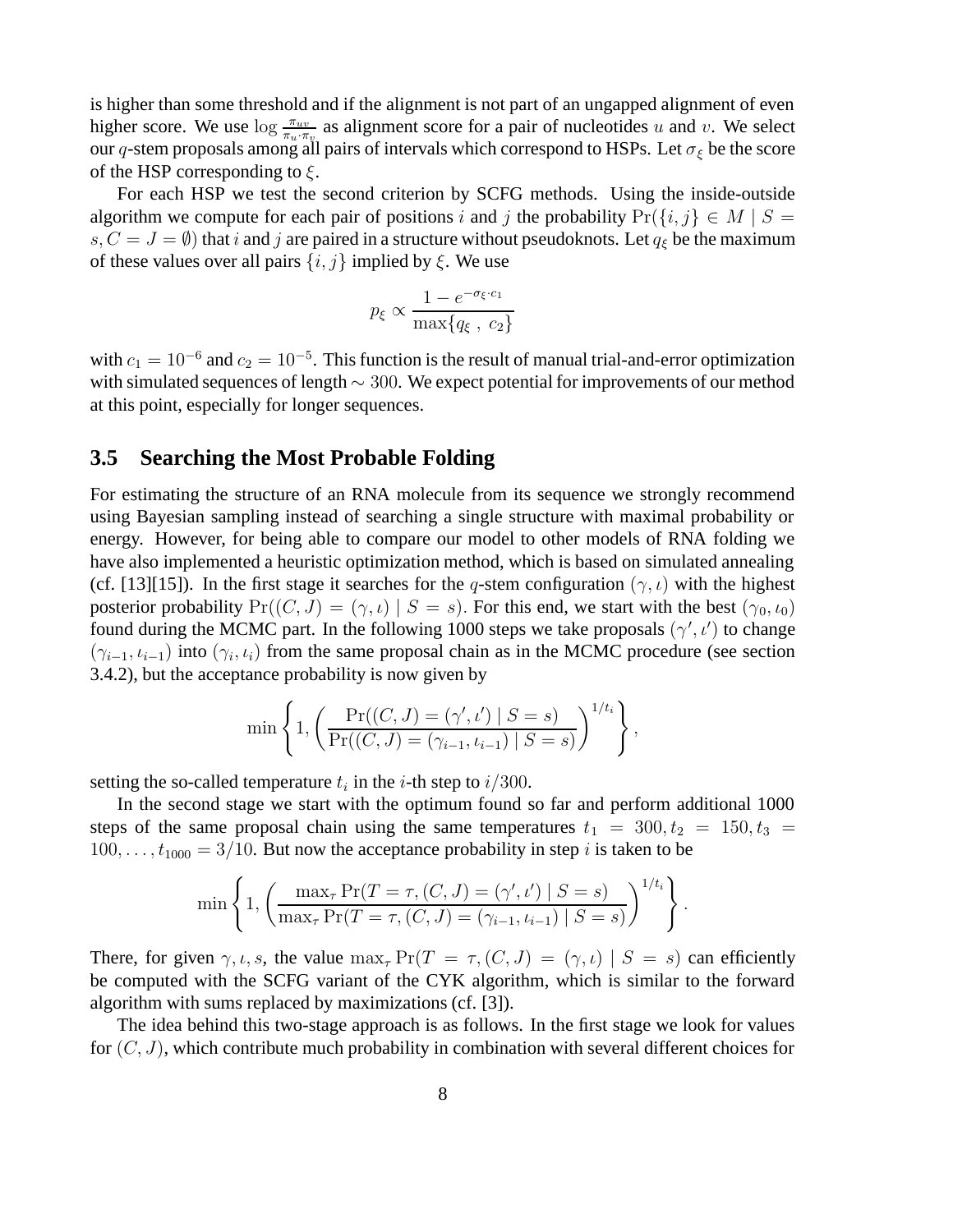T. In the second stage, when we are closer to the optimum, we look for the most probable triple T. In the second<br>of values  $(x, t, \tau)$ <br>estimate *h* for the of values  $(\gamma, \iota, \tau)$  for  $(C, J, T)$ . The most probable triple found during the second stage is an estimate h for the complete history  $H$  of the sequence s. The corresponding RNA structure  $M(h)$  is the output of our program McQFold.

Of course, it is not guaranteed that our simulated-annealing heuristic finds the most probable history. Moreover, since the map  $h \mapsto M(h)$  from the possible histories to the possible structures of a sequence is not injective, the most probable history does not necessarily correspond to the most probable structure. Note that there is no such problem when Bayesian sampling is applied. If a random history H is sampled from the posterior distribution, then  $M(H)$  is distributed according to the posterior distribution on RNA structures.

#### **3.6 What is Possible in Our Model but Ignored by Our Method**

According to our model, an odd number of  $q$ -symbols can be generated. In this case, one of them will be replaced by a nucleotide. The contribution of this possibility to posterior probabilities of structures is rather small and we neglect it in our algorithms. Because we change the configuration of q-stems only during the proposal procedures by adding or removing pairs of  $q$ -symbols which jointly generate a  $q$ -stem, no odd number of  $q$ -symbols may occur. Note that, assuming reasonable values of the model parameters, a history containing the rule  $q \rightarrow x$  (for  $x \in \{a, c, g, u\}$  can never be the most probable history of a given sequence, because we obtain a more probable history by replacing the sequence of rules  $L \rightarrow q \rightarrow x$  by the single, more probable rule  $L \rightarrow x$ .

When looking for  $q$ -stem candidates we always extend the high-scoring segment pairs as far as possible. As a consequence, we cannot exactly detect a  $q$ -stem if its neighboring positions match by chance such that the stem can be elongated to a stem of higher score.

# **4 Results**

In the examples below our program McQFold is used with the following probabilities for the grammar rules:  $S \to LS$ : 0.85,  $S \to L$ : 0.15,  $F \to x L S y$ : 0.25,  $F \to x F y$ : 0.75,  $L \to$  $x: 0.9, L \rightarrow u x F y v : 0.06, L \rightarrow q : 0.04$ . These values were not specifically fitted to sequence data. We simulated data according to our model and changed the parameters until the numbers and lengths of loops, stems and pseudoknots seemed reasonable to us. Again, we expect potential for improvements.

For the nucleotide distribution in loops and the base pair probabilities we used the following rough estimates from the available sequence data:  $\pi_{au} = \pi_{ua} = 0.175$ ,  $\pi_{cg} = \pi_{gc}$ 0.275,  $\pi_{qu} = \pi_{uq} = 0.05$ ,  $\pi_a = 0.35$ ,  $\pi_c = 0.2$ ,  $\pi_q = 0.2$ ,  $\pi_u = 0.25$ .

We do not allow for other mismatches than  $g : u$  in stems, or the other way round, other mismatches are interpreted as bulges.

Results of McQFold are compared to those of RNAfold from the Vienna package (cf. [11][10]), and of pknotsRG, an implementation of Reeder and Giegerich's method, cf. [25]. All programs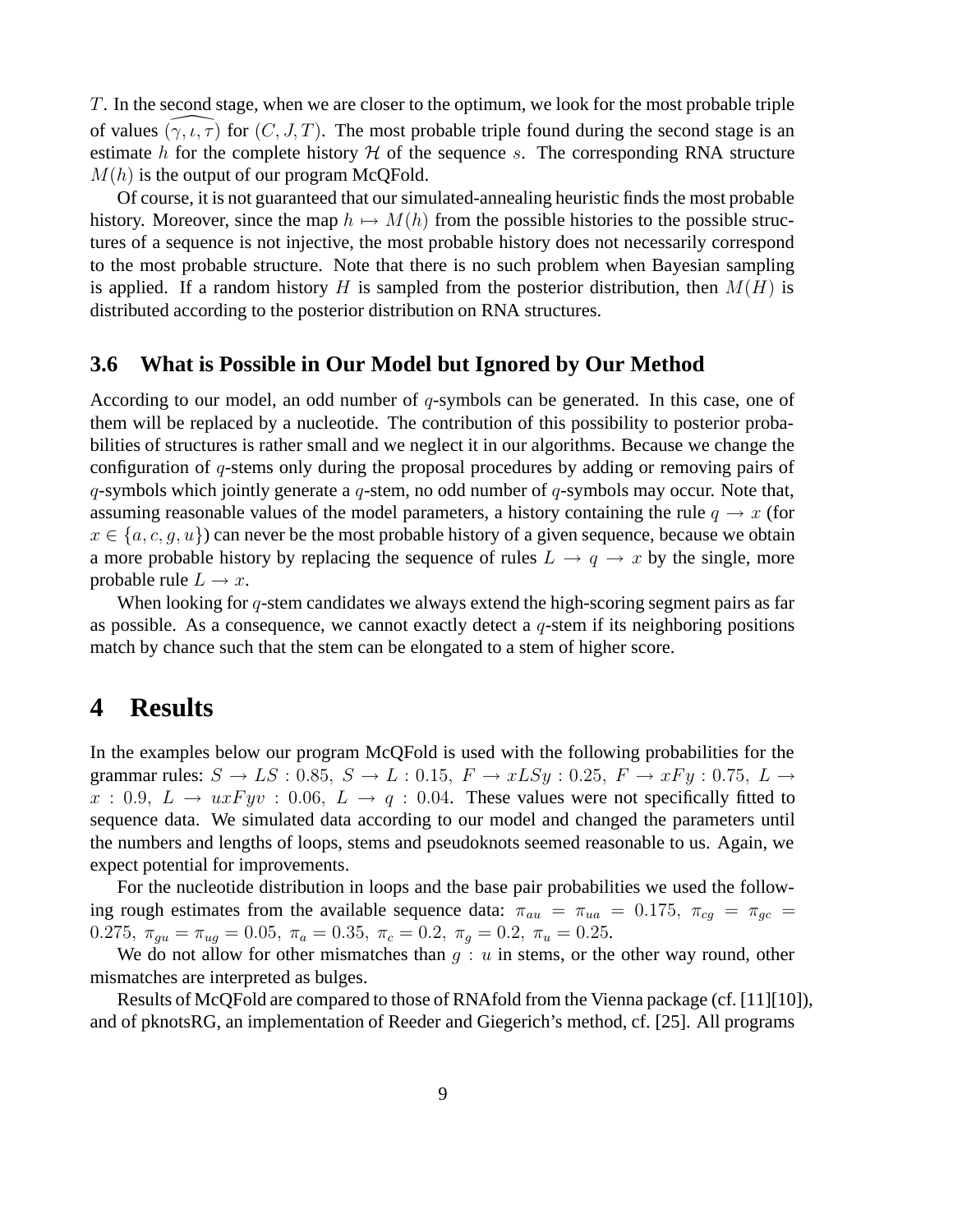|          | correct pairs   false pairs |    | missing pairs | specificity | sensitivity |
|----------|-----------------------------|----|---------------|-------------|-------------|
| McQFold  | 86                          |    |               | 80.4 %      | 80.4 %      |
| RNAfold  | 58                          | 61 | 49            | 48.7 %      | 54.2 %      |
| pknotsRG | 55                          | 65 | 52            | 45.8%       | 51.4 %      |

Table 1: Ability of McQFold, RNAfold, and pknotsRG to correctly predict the base pairs in the tmRNA of Treponema Pallidum. As reference we take the structure given on the tmRNA website [30].

were used with default parameter settings. We judge the results of the three methods by the following two criteria:

- **Specificity:** The relative frequency of correctly predicted pairs among all position pairs that were predicted to be paired with each other.
- **Sensitivity:** The relative frequency of correctly predicted pairs among all position pairs that are actually paired in a stem.

### **4.1 Illustrative Example: Folding pre-tmRNA of Treponema Pallidum**

As an illustrative example we consider a pre-tmRNA sequence found in the syphilis bacterium treponema pallidum (tmRNA Website ID: Trepo palli 0191, cf. [6][31][30]).

The posterior probabilities for base pairings estimated by McQFold are shown in the upper half of Figure 1(a). The lower half displays the structure given on the tmRNA website [30], which we assume to be true. Most of the actual stems were predicted as highly probable and vice versa. In Figures  $1(b),(c),(d)$  we compare the estimated posterior probabilities to the structure given on the tmRNA website. In this example the structure obtained by the simulated annealing procedure of McQFold was slightly more accurate than the very similar structures given by RNAfold and pknotsRG.

Detecting pseudoknots in this sequence was obviously a difficult task. Only McQFold was able to correctly predict one of the pseudoknots.

#### **4.2 Performance on tmRNA**

Additionally, we applied McQFold, RNAfold, and pknotsRG to all 351 tmRNA molecules of length > 200 found on the tmRNA website (http://www.indiana.edu/∼tmrna/ , cf. [31][30]) in autumn 2005. In Figure 2 we compare the distributions of the specificity and the sensitivity reached by our method and by the programs RNAfold and pknotsRG over these 351 sequences. Our method is slightly, but significantly better in specificity than the other methods. The median sensitivity is similar for the three methods. Our method has the least variability in this value.

The performance of our method on tmRNA sequences is very encouraging. However, it is not yet clear if this indicates a great potential of our model or if the parameters we used with our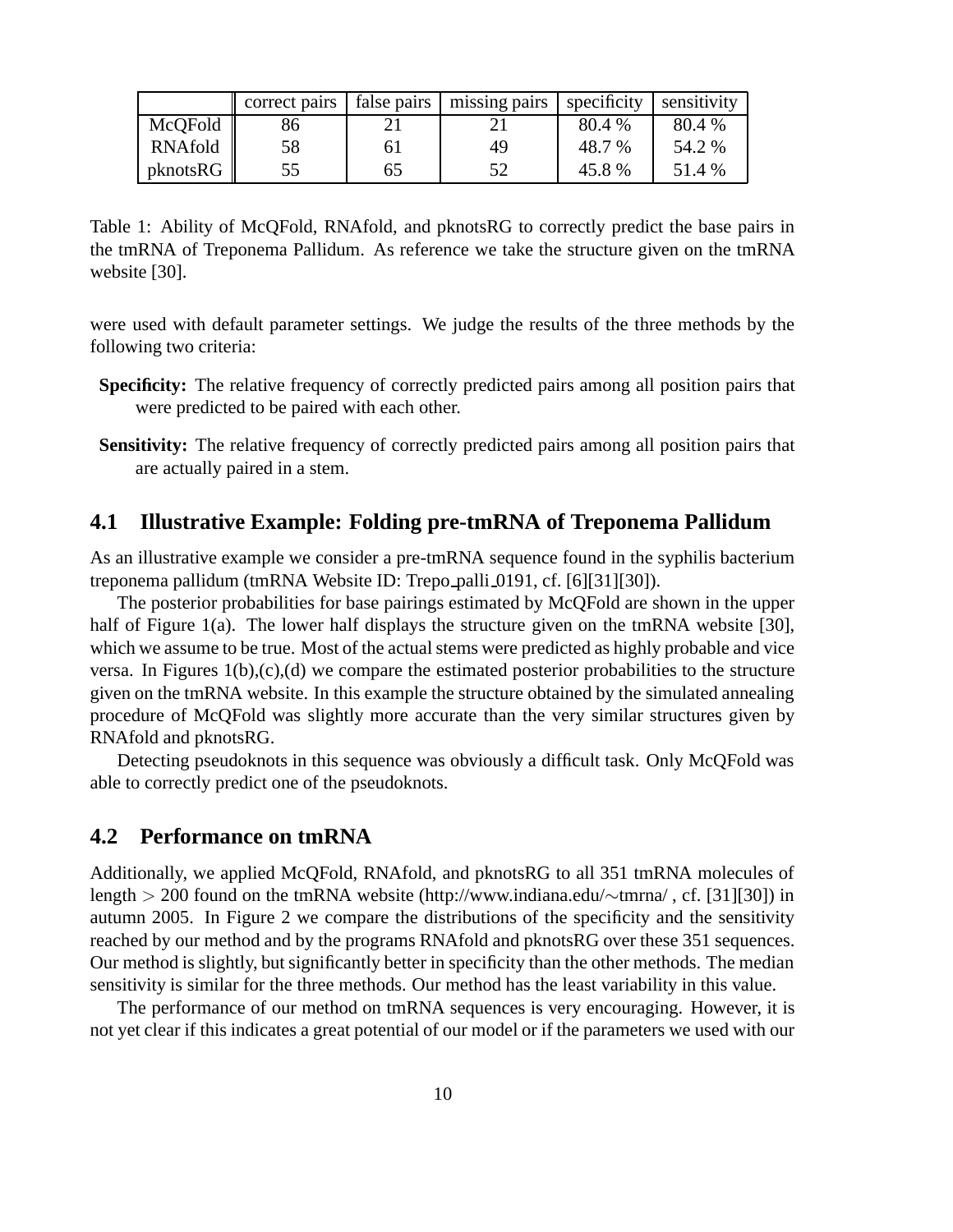**(a) McQFold: posterior pairing probabilities**

**(b) McQFold: simulated annealing**



Figure 1: Results of McQFold for the pre-tmRNA of Treponema Pallidum. Paired nucleotides are represented by arcs connecting the positions. The Lower half of each sub-figure displays the structure given on the tmRNA website Upper halves: (a) grey tones code for the posterior pairing probabilities estimated by the McQFold's MCMC procedure, (b) structure estimated by the McQFold's simulated annealing procedure, (c) structure estimated by RNAfold, cf. [10], (d) structure estimated by pknotsRG, cf. [25].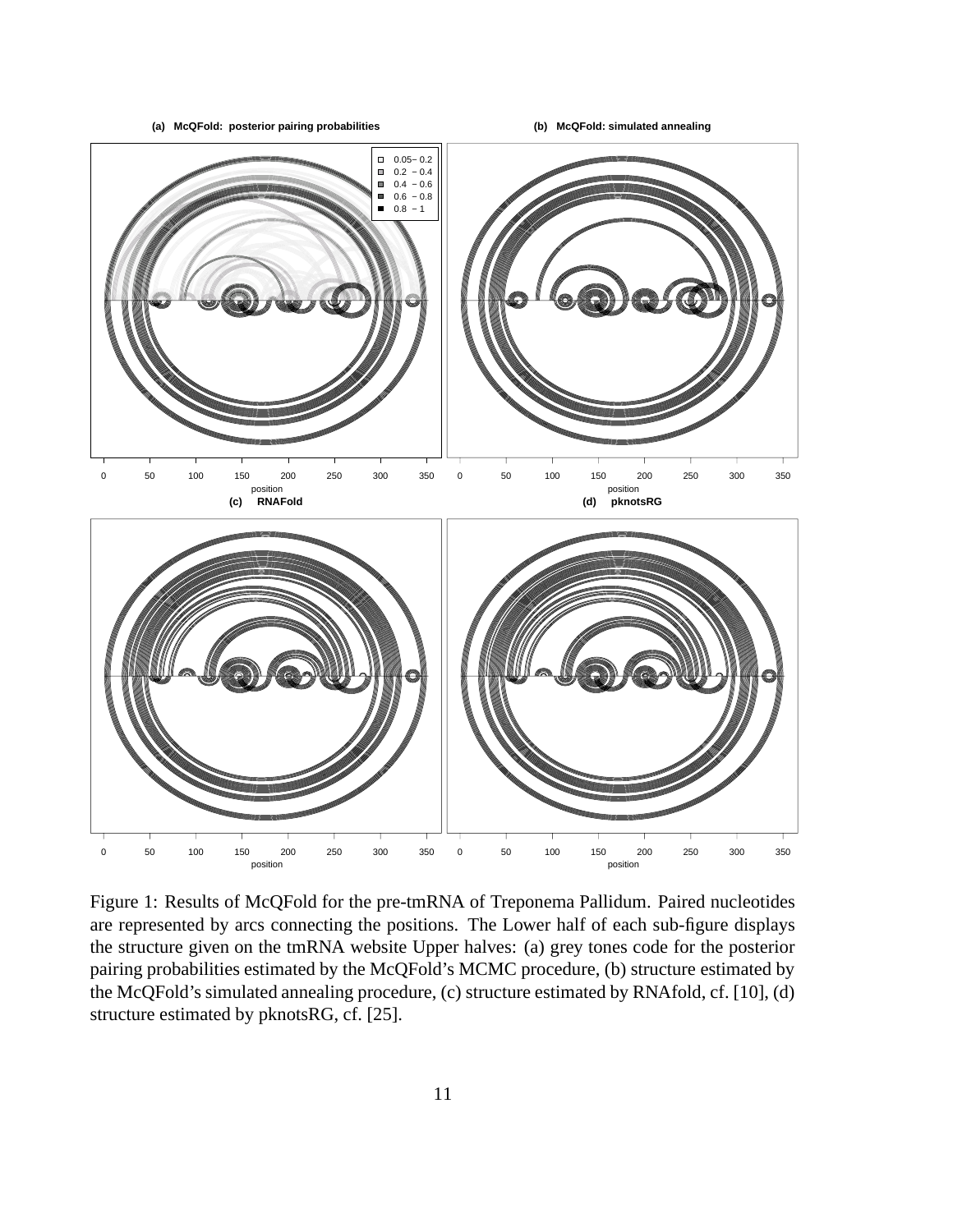

Figure 2: Comparison of sensitivity and specificity distributions of McQFold, RNAfold, and pknotsRG on tmRNA sequences. All programs were used with default parameter settings.

method were just by chance more suitable specifically for tmRNA than the default parameters we used with RNAfold and pknotsRG.

Figure 2 also makes clear that we cannot expect to find the true secondary structure of a tmRNA molecule by applying any of the three programs to its sequence. This uncertainty should be made explicit and it is one of our reasons to favor Bayesian sampling over point estimation for RNA folding. In Figure 3 we explore the reliability of our Bayesian sampling method (cf. section 3.4.1). For  $0 \le x \le 1$  we consider all pairs of positions to which a pairing probability of  $\approx x$  was assigned. If our method works well, then among all these pairs the ratio of position pairs that are actually paired in the true RNA structure should be close to  $x$ . Indeed, Figure 3 shows that this is the case.

### **4.3 Performance on Simulated Data**

Could we improve the method by using a more realistic model or better model parameters? In order to get an impression of the possible performance of our method under ideal conditions, we simulate data according to the model our algorithms are based on, using the same model parameter values for data simulation as for data analysis in McQFold (at least up to the neglects discussed in section 3.6). Sequences of length  $<$  300 were rejected. Thus, we generated 200 folded sequences of length between 300 and 460 and applied McQFold, RNAfold and pknotsRG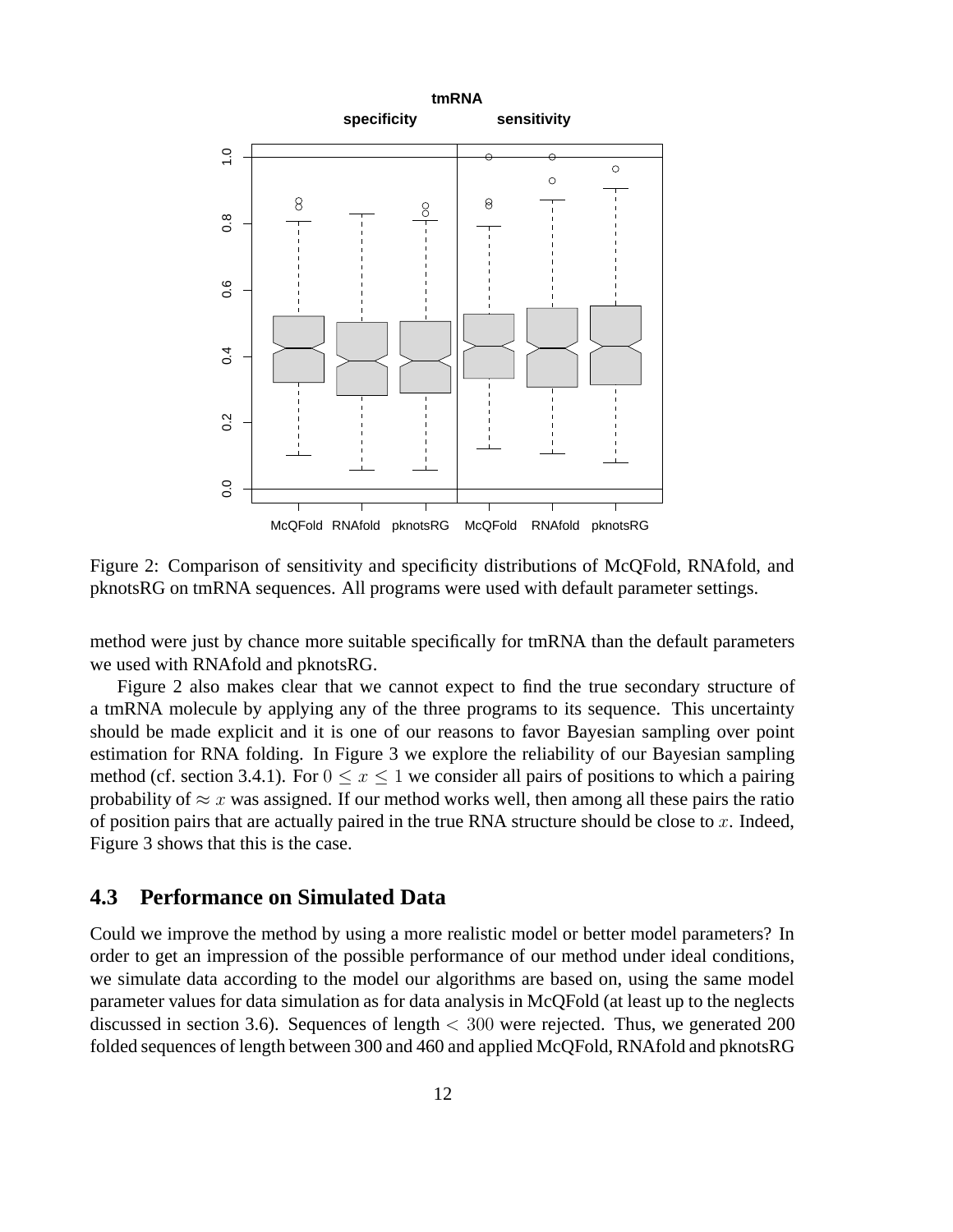

Figure 3: Each dot  $(x, y)$  displays the ratio y of actually paired position pairs among all position pairs in any of the tmRNA sequences to which McQFold assigned a folding probability of  $\approx x$ .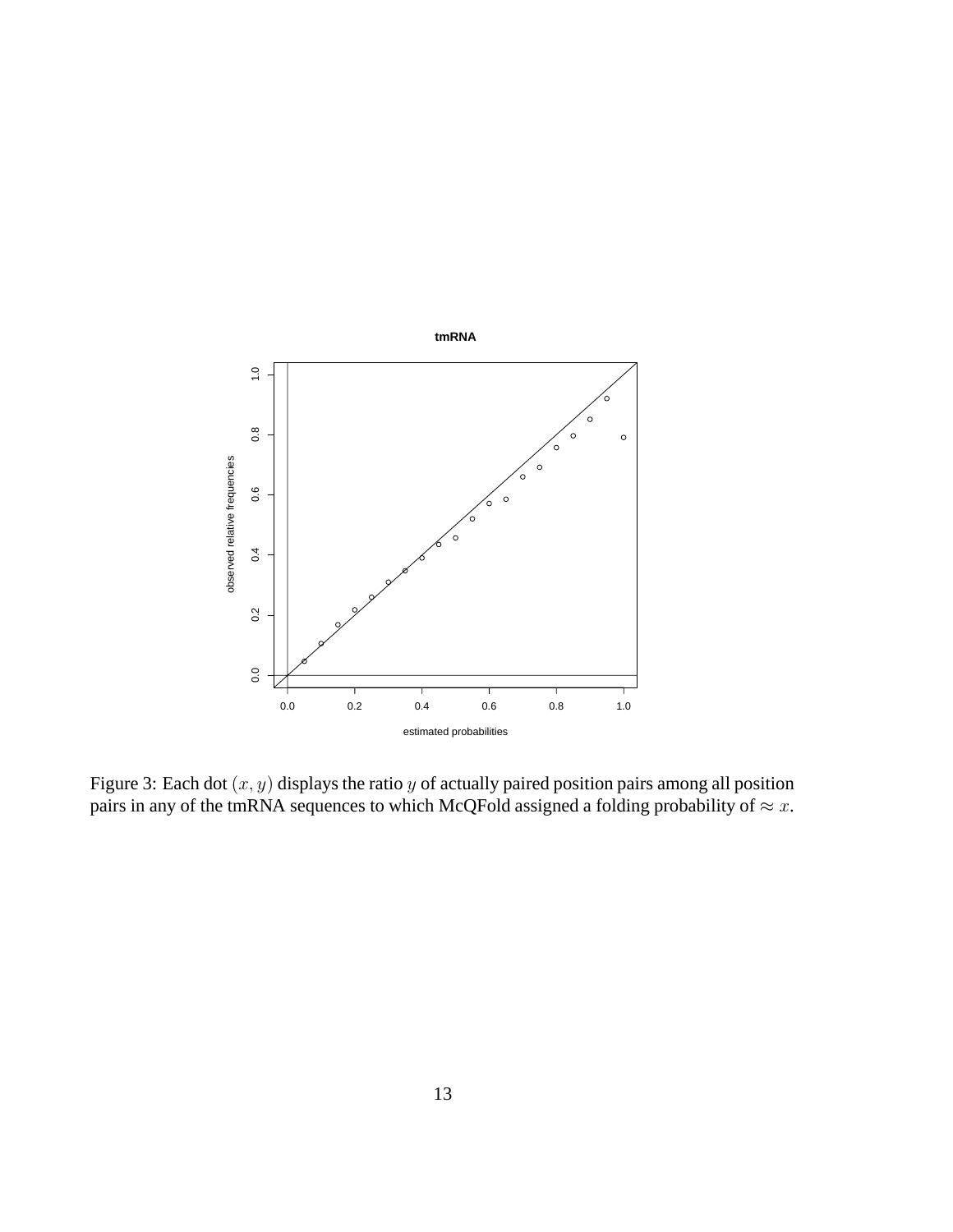

Figure 4: Comparison of McQFold, RNAfold, and pknotsRG when applied to random data generated according to our probability model.

to these sequences and compared the predicted to the actual structures. It is not astonishing that McQFold performed better than the other programs for these sequences, cf. Figure 4. However, for most sequences only between 50% and 85% of the position pairs were correctly predicted, and the variance of this value differs very much between the sequences.

Figure 5 shows that this variance can be assessed quite well by our MCMC sampling method. For all values of x between 0 and 1 we see that among all position pairs with estimated posterior pairing probability around  $x$ , the relative frequency of correct position pairs was indeed close to x.

# **5 Discussion**

We have presented a model for RNA structures with pseudoknots and Bayesian sampling methods for estimating the structure of RNA molecules including pseudoknots. We do not restrict the entanglement of pseudoknots a priori but our randomized procedures may take advantage from the observation that structures containing a very high number of pseudoknots are unlikely for realistic RNA sequences.

The examples in section 4 illustrate that estimating the secondary structure of an RNA molecule just from its nucleotide sequence is a difficult task. The reliability of our method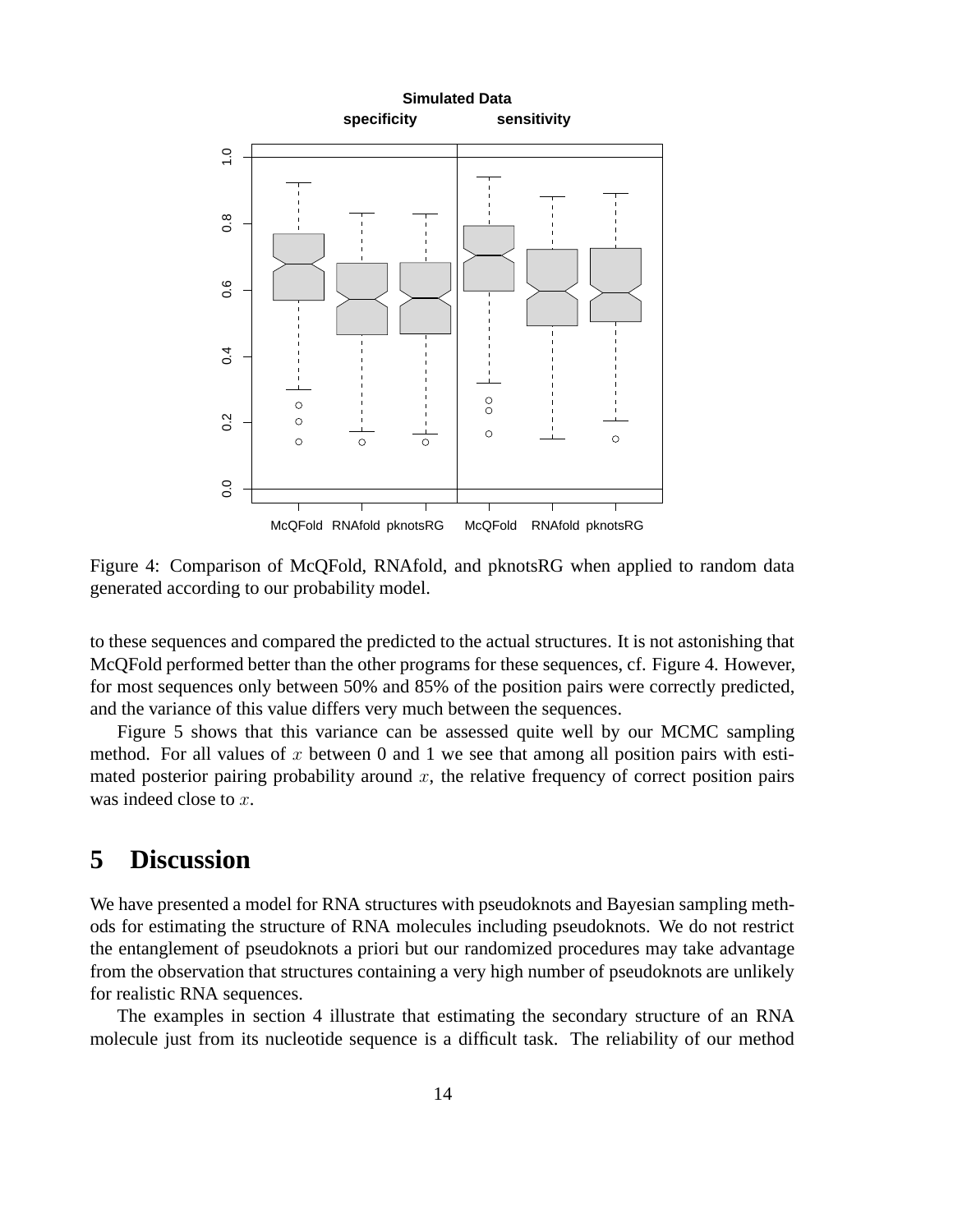

Figure 5: Each dot  $(x, y)$  displays the ratio y of actually paired position pairs among all position pairs in any of the simulated sequences to which McQFold assigned a folding probability of  $\approx x$ .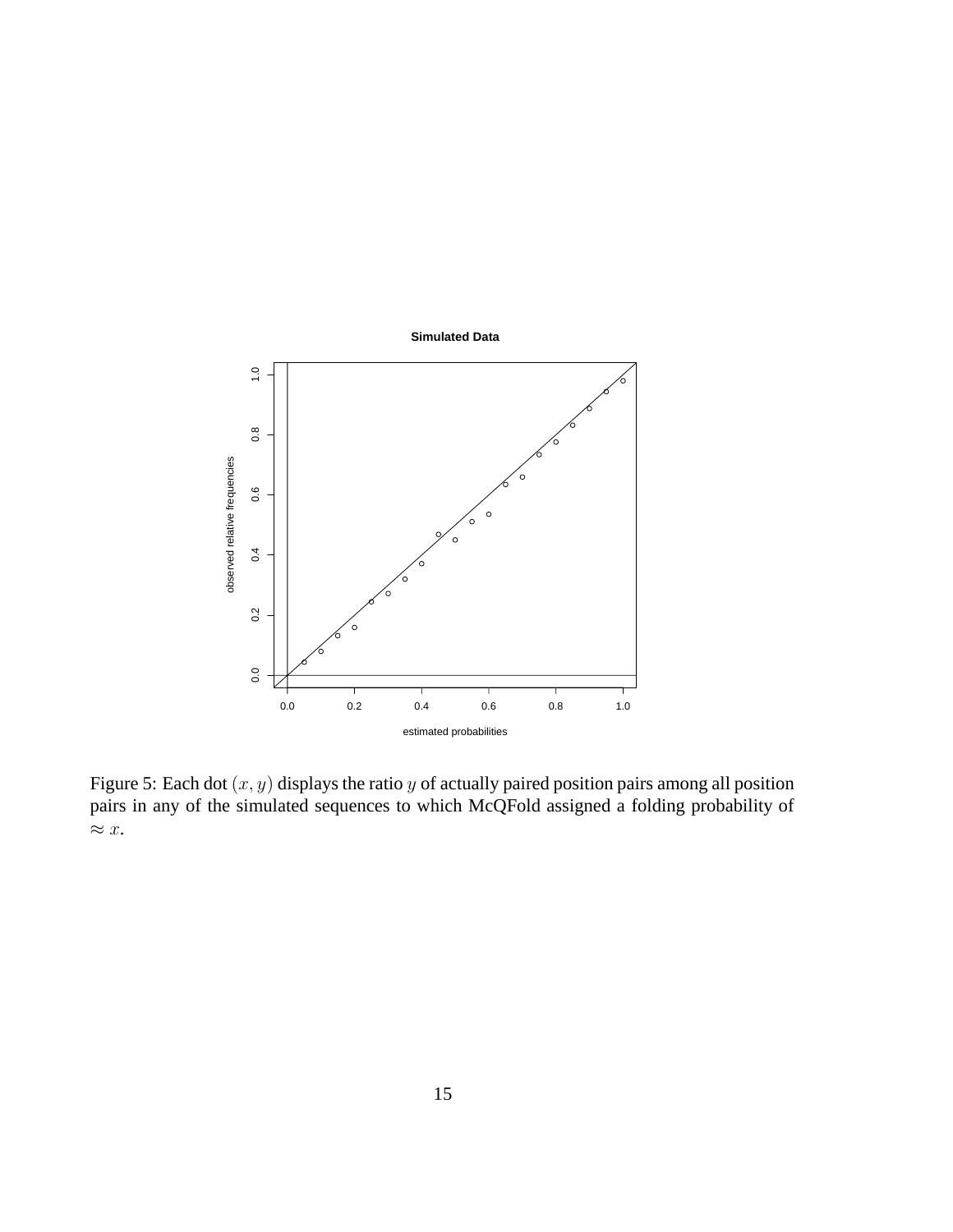(even without careful parameter-adjustments) for this problem is similar to that of RNAFold and pknotsRG. None of the methods/programs came close to the presumably real structures which are given on the tmRNA website. If additional information (as for example known structures of similar sequences) is not available, it is important to assess the reliability of the structure estimates. For our model this can be done with the MCMC-sampling strategy described in section 3.4.1. In fact, we obtained very encouraging results in section 4 when we applied this Bayesian method to sets of test data. For the tmRNA sequences and the simulated data the estimates of the reliability of position pairings turned out to be very accurate.

If more information than just one sequence is available, it should obviously be used. In many cases homologous RNA sequences with known structure can be found in a data base. Homology between sequences can help even if there is no prior knowledge about the structure of any of the sequences. Compensatory mutations, which conserve complementarity between segments of an RNA sequence through an alignment give strong evidence that the segments form a stem which is relevant for the function of the molecule, cf. [12]. Extracting structural information like this from an alignment of RNA sequences should also be based on a probabilistic model for RNA structure. In this article we have shown how pseudoknots can be incorporated in such a model. If it seems necessary, it is straight-forward to combine the pseudoknot generating part of the grammar with a more elaborate SCFG, as for example the SCFG proposed by Nebel in [23].

Finally, information on the structure of related RNA molecules might be useful for refining the alignment of their sequences. This combined with the desire to assess the reliability of the estimates for alignments and structures leads to the idea of applying a Gibbs-sampling strategy (cf. [7][15]) to combine our RNA structure estimation method with sampling algorithms for sequence alignments (cf. [20][18][5][21]).

# **References**

- [1] S.F. Altschul, R. Bundschuh, R. Olsen, T. Hwa. The estimation of statistical parameters for local alignment score distributions. Nucleic Acids Research 29:351-361, 2001.
- [2] L. Cai, R. L. Malmberg and Y. Wu. Stochastic modeling of RNA pseudoknotted structures: a grammatical approach. Bioinformatics 19: i66-i73, 2003.
- [3] R.L. Durbin, S.R. Eddy, A. Krogh, G. Mitchison. Biological Sequence Analysis: Probabilistic Models of Proteins and Nucleic Acids. Cambridge University Press, Cambridge, UK, 1998.
- [4] C. Färber. Sampling-Algorithmen für stochastische Grammatiken zur Vorhersage von RNA-Sekundärstrukturen mit Pseudoknoten. Diploma Thesis, Institut für Informatik, J.W. Goethe-Universität Frankfurt am Main, Germany, 2005.
- [5] R. Fleißner, D. Metzler, A. von Haeseler. Simultaneous Statistical Multiple Alignment and Phylogeny Reconstruction. Syst. Biol. 54:548-561, 2005.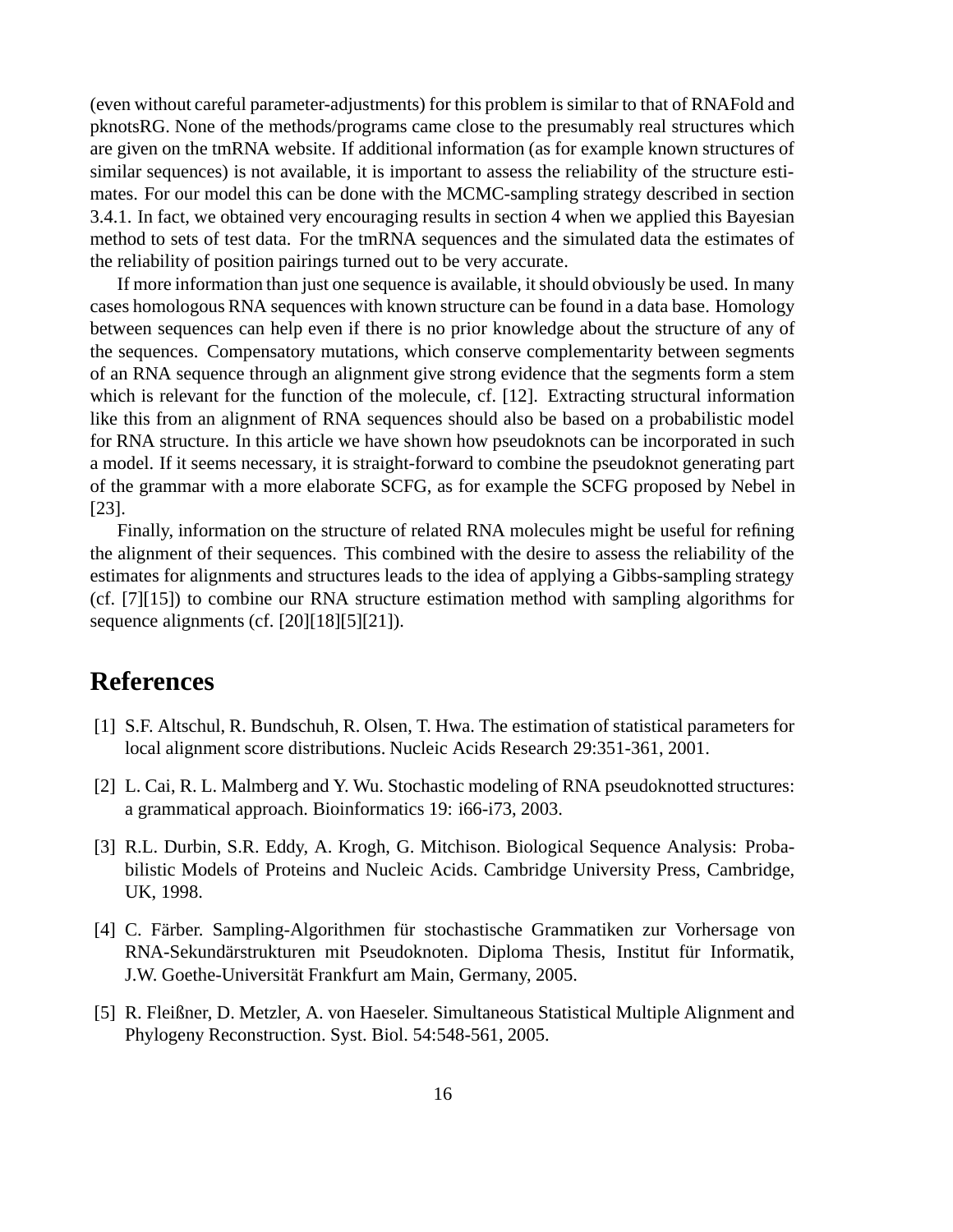- [6] C. M. Fraser, S.J. Norris, G.M. Weinstock, O. White, G.G. Sutton, R. Dodson, M. Gwinn, E.K. Hickey, R. Clayton, K.A. Ketchum, E. Sodergren, J.M. Hardham, M.P. McLeod, S. Salzberg, J. Peterson, H. Khalak, D. Richardson, J.K. Howell, M. Chidambaram, T. Utterback, L. McDonald, P. Artiach, C. Bowman, M.D. Cotton, C. Fujii, S. Garland, B. Hatch, K. Horst, K. Roberts, M. Sandusky, J. Weidman, H.O. Smith, J.C. Venter. Complete genome sequence of Treponema pallidum, the syphilis spirochete. Science 281(5375):324- 5, 1998.
- [7] S. Geman, D. Geman. Stochastic relaxation, Gibbs distribution and the Bayesian restoration of images. IEEE Transaction on Pattern Analysis and Machine Intelligence, 6:721-741, 1984
- [8] GPL. The GNU Public License. Available in full from http://www.fsf.org/copyleft/gpl.html 2000.
- [9] W.K. Hastings. Monte Carlo Sampling Methods Using Markov Chains and Their Applications. Biometrika 57:97-109, 1970.
- [10] I. L. Hofacker. Vienna RNA secondary structure server. Nucleic Acids Research 31(13):3429-3431, 2003.
- [11] I.L. Hofacker, W. Fontana, P.F. Stadler, L. S. Bonhoeffer, M. Tacker, P. Schuster. Fast Folding and Comparison of RNA Secondary Structures. Monatsh. Chem. 125:167-188, 1994.
- [12] M. Kimura. The role of compensatory neutral mutations in molecular evolution. J. Genet. 64:7-19, 1985.
- [13] S. Kirkpatrick, C.D. Gelatt, M.P. Vecchi. Optimization by simulated annealing. Science 220:671-680, 1983.
- [14] B. Knudsen and J. Hein. RNA secondary structure prediction using stochastic context-free grammars and evolutionary history. Bioinformatics 15: 446-454, 1999.
- [15] J.S. Liu. Monte Carlo Strategies in Scientific Computing. Springer, 2001.
- [16] R.B. Lyngsø, C.N. Pedersen. RNA Pseudoknot Prediction in Energy-Based Models. J. Comput Biol. 7(3):409-427, 2000.
- [17] N. Metropolis, A.W. Rosenbluth, M.N. Rosenbluth, A.H. Teller, E. Teller. Equations of state calculations by fast computing machines. Journal of Chemical Physics 21(6):1087- 1092, 1953.
- [18] D. Metzler. Statistical Alignment based on fragment insertion and deletion models. Bioinformatics 19(4):490-499, 2003